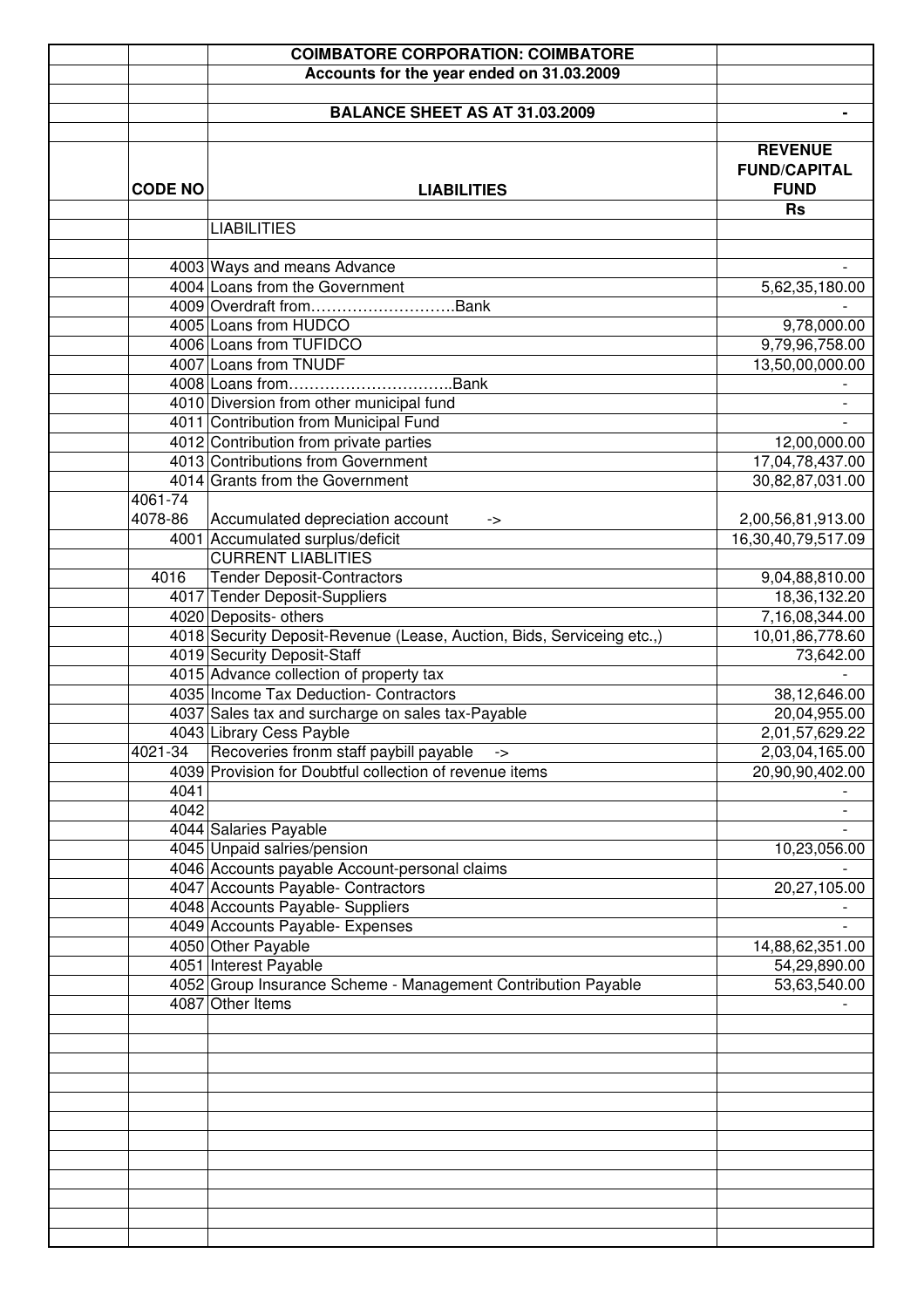|                | <b>OUTSTANDINGS</b>                                                          |                          |
|----------------|------------------------------------------------------------------------------|--------------------------|
|                |                                                                              |                          |
|                | 4038 Power charges - Payable-Street light                                    | 3,31,599.00              |
|                | 4053 Contribution to CMDA/ LPA Payable                                       | 11,64,85,012.00          |
|                | 4040 Survey charges- payable                                                 |                          |
|                | 4058 Royalty Payable                                                         | $\overline{\phantom{a}}$ |
|                | 4057 W.S Maint. Chrgs Pyble to TWARD Brd/ Met. Wat. Brd / wat. Cess pyble to |                          |
|                | 4075 Maintenance Charges for railway Level Crossings/Overbridges- Payable    |                          |
|                | 4077 Inter Zonal Transfer Account                                            |                          |
|                | 4090 Other Bank Account as per contra                                        | 28,48,087.00             |
|                | 4141 Water supply and Drainage Tax - Payable-Arrears                         |                          |
|                | 4142 Education Tax-Payable-Arrears                                           |                          |
|                | 4088 Audit Fee payable                                                       | 21,14,675.00             |
|                | 4054 Municipal contribution to specific Scheme                               |                          |
|                |                                                                              |                          |
|                | 4055 Road cut Restoration Deposit-Telephone department                       |                          |
|                | 4056 Road cut Restoration Deposit-Others                                     |                          |
|                |                                                                              |                          |
|                | <b>TOTAL</b>                                                                 | 19,88,39,85,655.11       |
|                |                                                                              |                          |
|                | Accounts for the year ended on 31.03.2009                                    |                          |
|                | <b>BALANCE SHEET AS AT 31.03.2009</b>                                        |                          |
|                |                                                                              | <b>REVENUE</b>           |
|                |                                                                              | <b>FUND/CAPITAL</b>      |
| <b>CODE NO</b> | <b>ASSETS</b>                                                                | <b>FUND</b>              |
|                |                                                                              | <b>Rs</b>                |
|                | <b>FIXED ASSETS</b>                                                          |                          |
|                |                                                                              |                          |
|                | 3101 Land-Gross Block                                                        | 13,71,27,73,397.00       |
|                | 3102 Buildings-Gross Block                                                   | 90,43,55,137.00          |
|                | 3103 Sub-ways and causeways-Gross Block                                      | 45,05,961.00             |
|                | 3104 Bridges and Flyovers- Gross Block                                       | 1,64,20,236.00           |
|                | 3113 Roads and Pavements- Concrete- Gross Block                              | 20,58,32,933.00          |
|                | 3114 Roads and Pavements- Black Topped- Gross Block                          | 1,41,07,44,022.27        |
|                | 3115 Roads and Pavements- Others- Gross Block                                | 65,10,185.00             |
|                | 3105 Strom water Drains, Open Drains and Culverts- Gross Block               | 57,22,66,695.00          |
|                | 3106 Heavy Vehicles--Gross Block                                             | 1,01,96,478.00           |
|                | 3107 Light Vehicles- Gross Block                                             | 1,45,10,215.00           |
|                | 3108 Other Vehicles- Gross Block                                             | 3,53,38,095.00           |
|                | 3109 Furniture, Fixtures and Office Equipments- Gross Block                  | 4,01,80,380.00           |
|                | 3110 Electrical Installations-Lamps- Light Fittings Gross Block              | 24,87,39,091.96          |
|                | 3111 Electrical Installations- Others- Gross Block                           | 2,98,30,461.00           |
|                | 3112 Plant And Machineries- Gross Block                                      | 2,87,61,818.00           |
|                | 3116 Instruments and Equipments in Hospitals, Dispensaries etc.,             | 51,13,891.00             |
|                | 3117 Tools and Plant- Gross Block- Gross Block                               | 21,37,881.00             |
|                | 3118 Public Fountain                                                         |                          |
|                | 3121 Projects-in--Progress Account                                           | 19,26,16,015.00          |
|                | 3122 Projects-in--Progress Account- Government Grants                        |                          |
|                | 3132 Water Supply Head Works, OHT etc., and Water Supply Mains               |                          |
|                | 3133 Drains and Sewerage pipes, cobduits, channels etc.,                     |                          |
|                | 3134 Ground water wells/ Deep Bore-wells                                     |                          |
|                | 3135 Hand pumps- India Mark II                                               |                          |
|                | 3136 Reservoirs                                                              |                          |
|                | 3138 Other Items                                                             | 1,35,150.00              |
|                | 3137 Sullage water removal Tankers                                           |                          |
|                | 3149 Drainage Fees From Building Flat Promoters.                             |                          |
| 3085           | $\Omega$                                                                     | 4,19,192.00              |
|                |                                                                              |                          |
|                |                                                                              |                          |
|                |                                                                              |                          |
|                |                                                                              |                          |
|                |                                                                              |                          |
|                |                                                                              |                          |
|                |                                                                              |                          |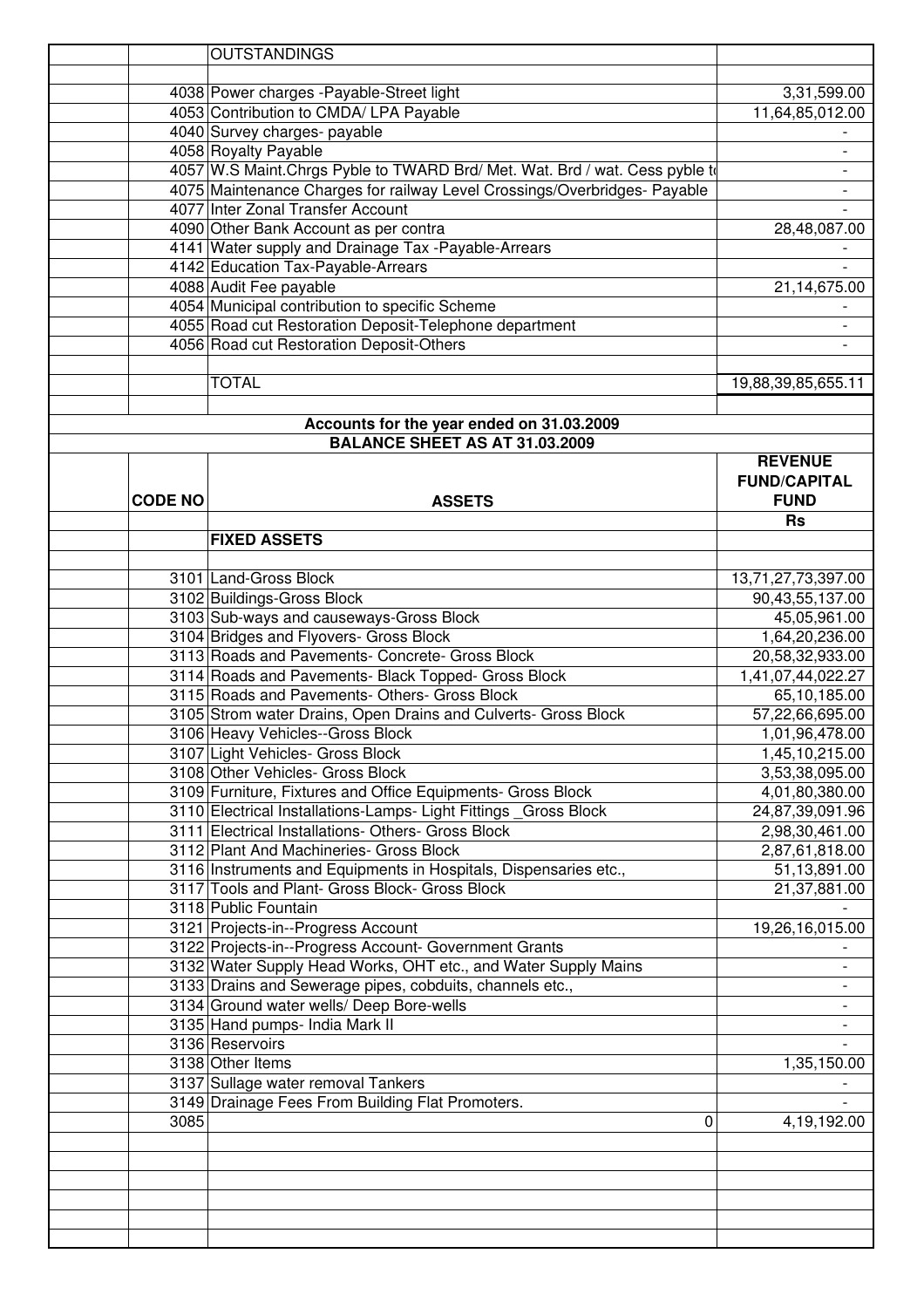|      | <b>CURRENT ASSETS</b>                                                     |                          |
|------|---------------------------------------------------------------------------|--------------------------|
|      | 3001 Specific Stock Account                                               | 27,01,140.00             |
|      | 3002 Property Tax Recoverable-Current                                     | 7,44,91,845.02           |
|      | 3003 Property Tax Recoverable-Arrears                                     | 24,27,13,966.48          |
|      | 3004 Property Atx Collection suspense Account                             |                          |
|      | 3005 Professsional Tax Recoverable -current                               | 8, 18, 35, 116.50        |
|      | 3006 Professsional Tax Recoverable - Arrears                              | 12,10,52,578.30          |
|      | 3007 Other Tax recoverable-Current                                        |                          |
|      | 3008 Other Tax recoverable-Arrears                                        |                          |
|      | 3009 Licence Fees and Other Fees Recoverable -Current                     |                          |
|      | 3010 Licence Fees and Other Fees Recoverable -A                           |                          |
|      | 3011 Lease Amount Recoverable Current                                     | 2,63,58,903.00           |
|      | 3012 Lease Amount Recoverable Current                                     | 6,69,96,515.00           |
|      | 3013 Water Supply And Drainage Tax-Receivable-Current                     |                          |
|      | 3015 Water Charges Recoverable-Arrear                                     |                          |
|      | 3016 Educational Rax Receivable-Current                                   |                          |
|      | 3017 Rent on Builldings-Recoverable-Current                               | 1,90,20,095.50           |
|      | 3018 Rent on Builldings-Recoverable-Arrears                               | 2,32,37,187.05           |
|      | 3024 Cost on sale of Land/ Building-Recoverable                           | 1,95,85,089.00           |
|      | 3025 Interest Accrued on Fixed Deposit/Dividend due on Shares             | 3,79,294.00              |
|      | 3021 Accounts Receivable-Sale of Properties                               | 49,688.00                |
|      | 3023 Specific Grant Receivable                                            | 37,16,82,617.00          |
|      | 3026 Road Cut Restoration-Telephone Department=Recoverable                |                          |
|      | 3027 Road Cut Restoration-Others=Recoverable                              |                          |
|      | 3022 Survey Fees Receivable                                               |                          |
|      | 3048 wages To Technical Assistants (Petty Supervision Charges)            |                          |
|      | 3049 Collection of Arrears of Taxes- Doubtful                             |                          |
|      | 3050 Collection of Arrears of Non-Taxes (Fees)- Doubtful                  |                          |
|      | 3056 Deposits-Recoverable                                                 | 19,28,455.00             |
|      | 3028-3046 Staff advance recoverable<br>->                                 | 76,72,629.00             |
|      | 3047 Interest on Staff Advances-Recoverable Account                       | 1,72,015.00              |
|      | 3071 Pension and Leave Salary Contributions Receivable                    |                          |
|      | 3052 Advance to the Contractors                                           | 11,07,378.00             |
|      | 3051 Advance to the Suppliers                                             | 4,59,73,167.00           |
|      | 3131 Advane to TWARD Board/ Metro Water Board                             | 24,00,000.00             |
|      | 3053 Material Cost recoverable Account-Contractors                        |                          |
|      | 3054 Advance Recoverable-Expenses                                         | 25,88,699.00             |
|      | 3055 Other Advances- Recoverable                                          | 12,08,12,023.00          |
|      | 3125 Advances to PWD/ Highways/ Tamil Nadu Construction Coporation Ltd et | 45,00,000.00             |
|      | 3058 General Imprest Account                                              | 2,42,124.50              |
|      | 3059 Cash Account                                                         |                          |
|      | 3060 Collection account Bank                                              | 6,87,08,313.91           |
|      | 3061 Collection account Bank                                              | 2,40,09,861.41           |
|      | 3063 Collection account Bank                                              | 93,58,494.00             |
|      | 3066 Payment Account Bank                                                 | 8,53,77,703.88           |
|      | 3070 Fixed deposit                                                        | 86,54,55,004.03          |
|      | 3123 INDIAN BANK A/C N0 102                                               | 82,74,934.65             |
|      |                                                                           | 2,28,71,893.58           |
|      | 3064 Devolution Fund Account Bank Of India                                | 28,74,44,182.58          |
|      |                                                                           |                          |
|      | 3065 Personal Deposit A/c Treasury                                        | 4,29,55,630.00           |
|      | 3126 BANK OF INDIA A/C NO17049                                            | 9,24,669.00              |
|      | 3127 BANK OF INDIA A/C NO17050                                            | 39,78,219.00             |
|      | <b>OTHER ITEMS</b>                                                        |                          |
|      | 3057 Prepaid expenses                                                     |                          |
|      | 3072 Miscellaneous recoveries- Receivable                                 |                          |
|      | 3073 Acumulated Depreciation Fund Investment                              |                          |
| 3098 | 0                                                                         | $\overline{\phantom{0}}$ |
|      | 3128 Defrred Revenue expenditure                                          |                          |
|      | 3129 Basic Amnities Scheme                                                |                          |
|      | 3130 National Slum Development Programme                                  |                          |
|      | 3151 10 th Finance commission                                             |                          |
|      |                                                                           |                          |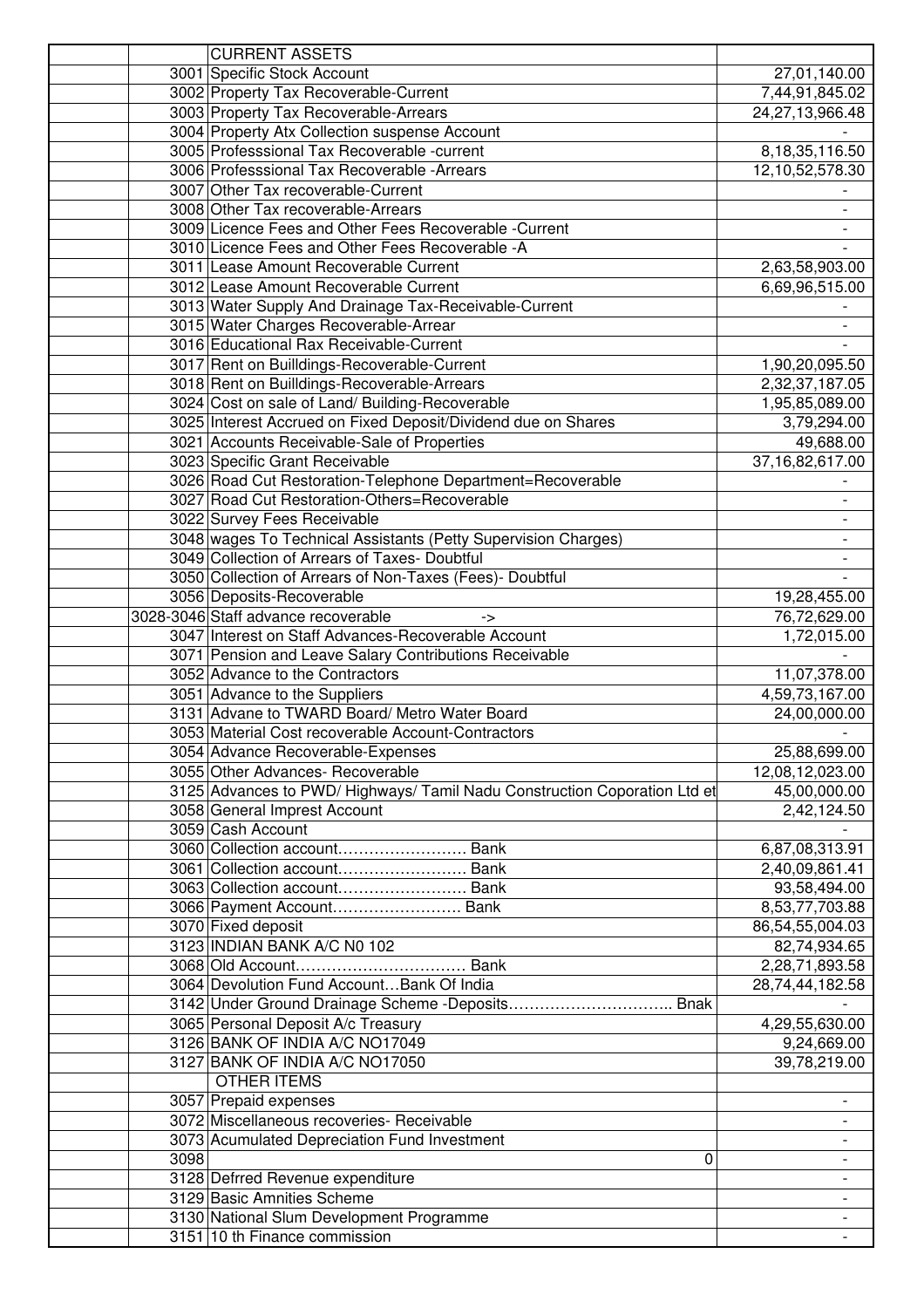|                | 3152 Decentralised District Plan                                               |                      |
|----------------|--------------------------------------------------------------------------------|----------------------|
|                | 3090 Other bank account as per contra                                          | 28,48,087.00         |
|                | 3100CF(M)Interfund Transfers-Capital Fund-Main                                 |                      |
|                | 3100EE(M) Interfund Transfers-Elementary-Main                                  |                      |
|                | 3100WS(MInterfund Transfers-Water Supply-Main                                  |                      |
|                | 3100 Interfund Transfers                                                       | (21, 71, 09, 097.51) |
|                |                                                                                | 19,88,39,85,655.11   |
|                |                                                                                |                      |
|                |                                                                                |                      |
|                | <b>COIMBATORE CORPORATION: COIMBATORE</b>                                      |                      |
|                | Accounts for the year ended on 31.03.2009                                      |                      |
|                |                                                                                |                      |
|                | SCHEDULE: A TO BALANCE SHEET AS AT 31.03.2009                                  |                      |
|                |                                                                                |                      |
|                |                                                                                | <b>REVENUE</b>       |
|                |                                                                                | <b>FUND/CAPITAL</b>  |
| <b>CODE NO</b> | <b>ASSETS</b>                                                                  | <b>FUND</b>          |
|                |                                                                                | <b>Rs</b>            |
|                | 4061 Buildings- Accumulated Depreciation                                       | 19,14,23,905.00      |
|                | 4062 Subways and causeways- Accumulated Depreciation                           | 12,59,725.00         |
|                | 4063 Bridges and Flyovers- Accumulated Depreciation                            | 51,35,835.00         |
|                | 4064 Storm water drains, Open drains and culverts- Accumulated Depreciation    | 33,89,91,008.00      |
|                | 4065 Heavy Vehicles- Accumulated Depreciation                                  | 36,95,202.00         |
|                | 4066 Light Vehicles- Accumulated Depreciation                                  | 89,12,884.00         |
|                | 4067 Other Vehicles- Accumulated Depreciation                                  | 2,08,18,515.00       |
|                | 4068 Furniture, Fixtures and Office Equipments- Accumulated Depreciation       | 1,69,42,187.00       |
|                | 4069 Electrical Installation- Lamps and Tube Lights Fittings-Accumulated depre | 22,35,82,151.00      |
|                | 4070 Electrical Installation- Others-Accumulated depreciation                  | 1,50,06,005.00       |
|                | 4071 Plant and Amchinery- Accumulated Depreciation                             | 1,70,91,172.00       |
|                | 4072 Roads and Pavements- Concrete- Accumulated Depreciation                   |                      |
|                |                                                                                | 12,11,67,376.00      |
|                | 4073 Roads and Pavements- Black Topped- Accumulated Depreciation               | 1,03,46,64,972.00    |
|                | 4074 Roads and Pavements- Others - Accumulated Depreciation                    | 37,24,393.00         |
|                | 4078 Instruments and Equipments in Hospital and Dispensaries-Accumulated I     | 32,66,583.00         |
|                | 4079 Tools and Plant- Accumulated Depreciation                                 |                      |
|                | 4080 Public Fountains- Accumulated Depreciation                                |                      |
|                | 4081 Head Works OHT etc., Water Supply Mains-Accumulated Depreciation          |                      |
|                | 4082 Drainage Sewerage Pipes, conduits etc.,-Accumulated Depreciation          |                      |
|                | 4083 Ground Water wells/ Deep Bore wells-Accumulated Depreciation              |                      |
|                | 4084 Hand Pumps India Mark II- Accumulated Depreciation                        |                      |
|                | 4085 Reservoirs-Accumulated Depreciation                                       |                      |
|                | 4086 Sullage water Removal Tankers-Accumulated Depreciation                    |                      |
|                |                                                                                |                      |
|                | <b>TOTAL</b>                                                                   | 2,00,56,81,913.00    |
|                |                                                                                |                      |
|                |                                                                                |                      |
|                |                                                                                |                      |
|                | <b>COIMBATORE CORPORATION: COIMBATORE</b>                                      |                      |
|                | Accounts for the year ended on 31.03.2009                                      |                      |
|                |                                                                                |                      |
|                | SCHEDULE: B TO BALANCE SHEET AS AT 31.03.2009                                  |                      |
|                | RECOVERIES FROM STAFF PAY BILLS - PAYABLE                                      |                      |
|                |                                                                                | <b>REVENUE</b>       |
|                |                                                                                | <b>FUND/CAPITAL</b>  |
| CODE NO        |                                                                                | <b>FUND</b>          |
|                |                                                                                | <b>Rs</b>            |
|                | 4021 Provident Fund Recoveries                                                 | 73,03,415.00         |
|                | 4022 Co-operative Society Loan Recoveries                                      | (3,50,855.00)        |
|                | 4023 RD Recoveries                                                             | 8,413.00             |
|                | 4024 L I C Policy Premium Recoveries                                           | 5,52,361.00          |
|                | 4025 Special Providend Fund-cum-Gradutity Scheme Recoveries                    | (6, 16, 213.00)      |
|                | 4026 FBF/ Group Insurance Sheme Recoveries                                     | 11,49,821.00         |
|                | 4027 External Housing Recoveries-CMA                                           | 8,11,975.00          |